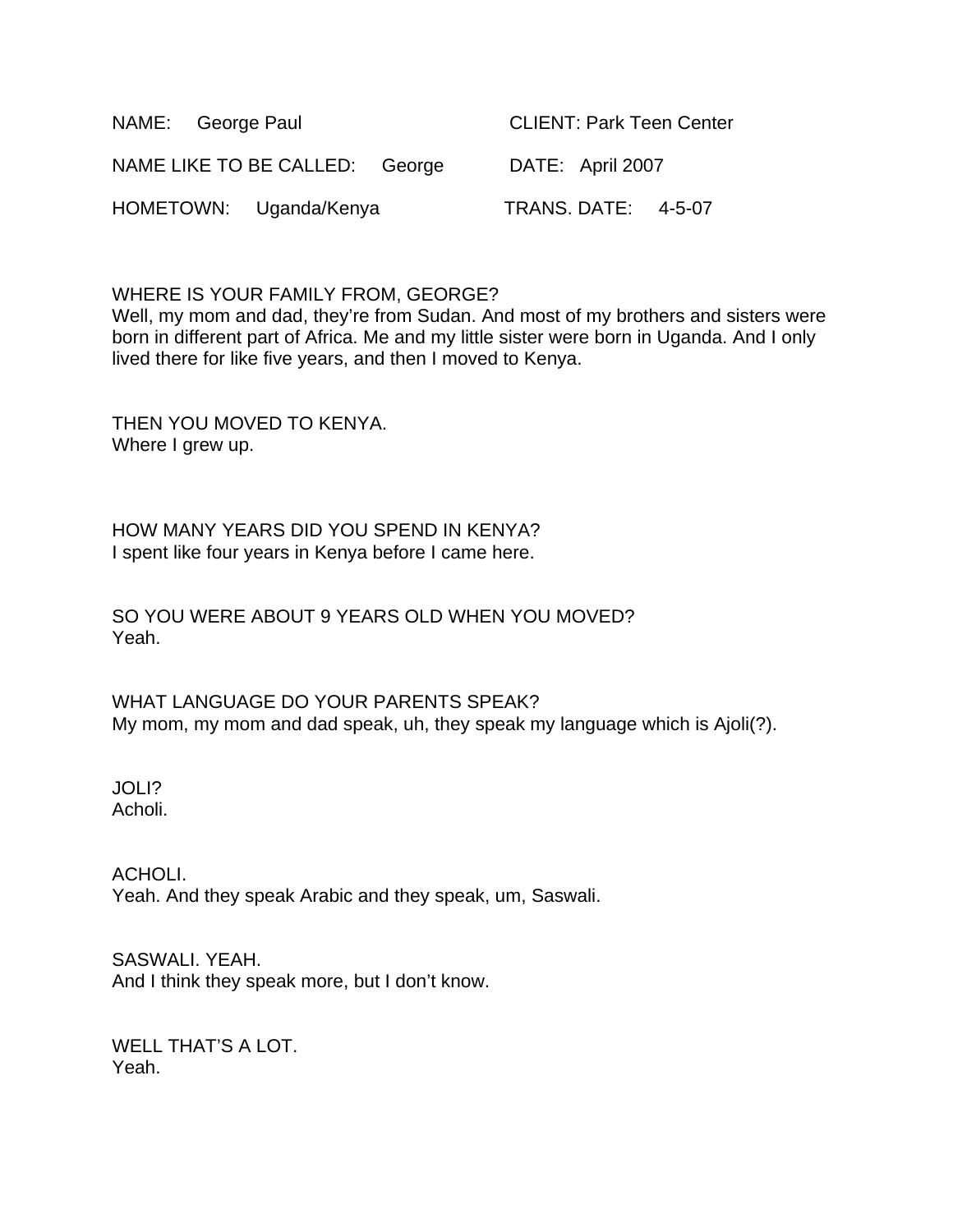BUT THEY MOVED A LOT, RIGHT? Yes.

SO THEY'D HAVE TO SPEAK DIFFERENT LANGUAGES EVERYWHERE THEY MOVED. Um hum.

UM, WHAT WAS, WHAT WAS UGANDA LIKE? DO YOU REMEMBER MUCH ABOUT UGANDA? Only a little.

ONLY A LITTLE? WHAT DO YOU REMEMBER? I remember that it always was green and it was like just a village and a forest and stuff. And it was very little people where I lived.

VERY LITTLE PEOPLE. WAS IT A SMALL VILLAGE? Yeah.

DID FAMILY LIVE THERE? Yeah, most of my family lived there.

MOST OF YOUR FAMILY LIVED IN UGANDA. (yeah) SO DID YOU HAVE LIKE GRANDPARENTS, UNCLES, AUNTS…. DID YOU HAVE COUSINS THAT YOU PLAYED WITH? Well yeah.

WHAT KINDS OF THINGS WOULD YOU GUYS DO?

We would play soccer. Well we made our soccer out of, uh, like a balloon or we, um, rubber glue and then tie it with clothing and we could tie it and (inaud) a ball and we played with it. And if it popped, we just made another one. It lasted long though.

YEAH. (yeah) AND SO YOU REMEMBER PLAYING LOTS OF SOCCER (yeah) IN UGANDA. UM, WHAT DO YOU REMEMBER ABOUT YOUR HOUSE IN UGANDA? Well it was little but kinda huge when we (inaud). (YEAH) And I remember being scared of the picture on the wall. I don't know why.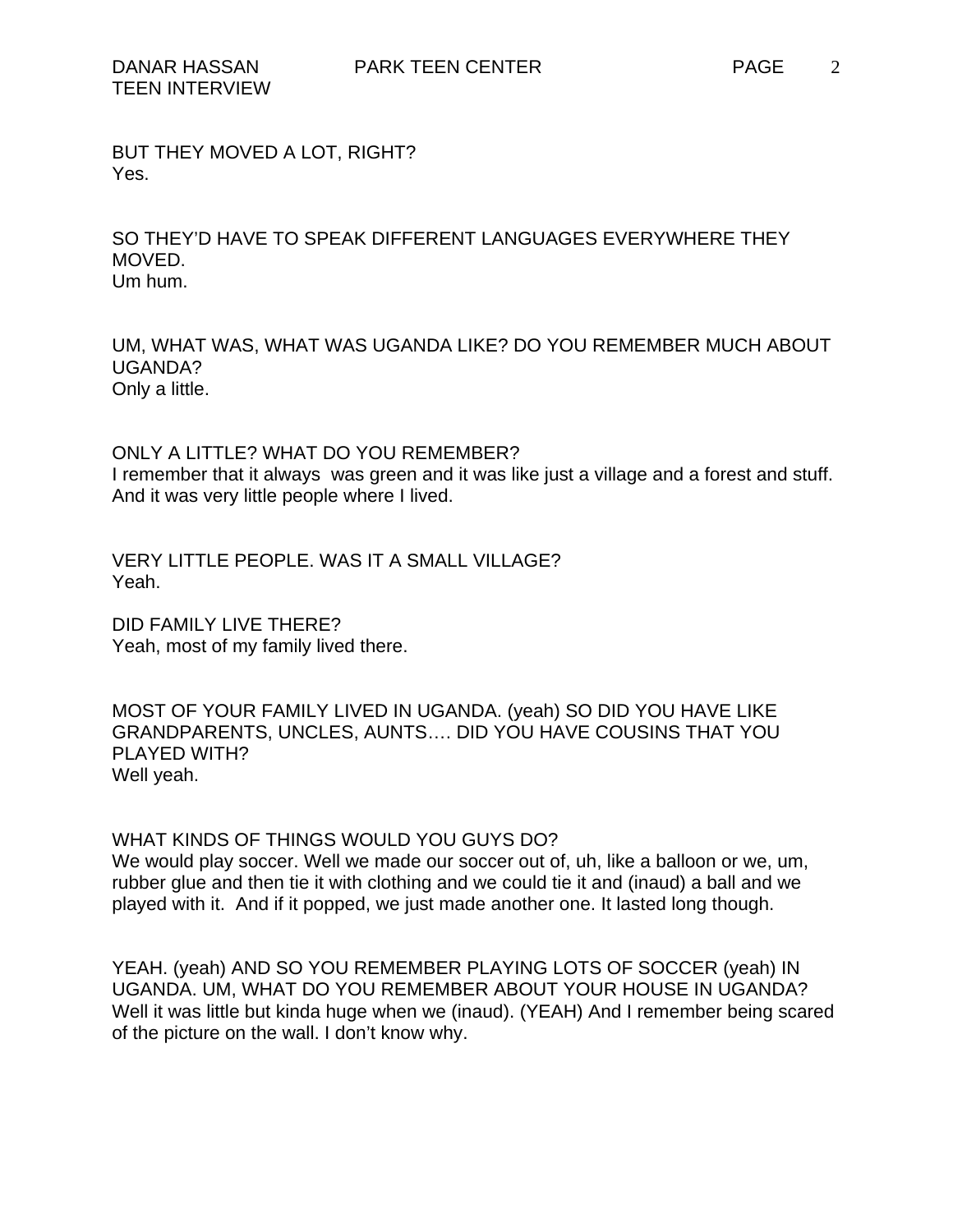THE PICTURE? Yeah.

(SMILE) WHAT WAS THE PICTURE OF? DO YOU REMEMBER? Well it's like just human picture, but I used to be scared of em.

### YEAH. UM, WAS THERE ANY HOLIDAYS OR FESTIVALS THAT YOU GUYS HAD IN UGANDA THAT YOU REMEMBER? Well, we celebrated Christmas. And that's all I remember.

WHAT WOULD YOU DO FOR CHRISTMAS? WHAT DO YOU REMEMBER ABOUT CHRISTMAS?

Oh, like everybody would cook up like the food and you would just go to this person's house and say "Merry Christmas", and they would want you to eat at their house. And then you would go to this person house and they would want you to do the same thing. So after that then you would be pretty stuffed up. (SMILE)

WELL THAT SOUNDS, THAT SOUNDS ALRIGHT. Yeah.

#### WHAT DO YOU REMEMBER ABOUT KENYA?

Well I remember plenty of stuff. Like it was pretty hot. And when I was like a, a (pause) 7 years old, 8 years old, I remember like people from, well they were called Somalians, they moved like on to the other side where the river used to go. And there was plenty of them. And the little city that we used to live in, grew bigger after this.

#### SO HOW SMALL WAS IT?

It was like, it was like, um, there was like a certain group of people, different tribes, and my people and other people and this whole every, there's like a lot of area that don't have houses and stuff, empty, so they moved down there.

SO THERE, IT GREW A LOT. (yeah) AND THEY CAME FROM SOMALIA? Yeah.

HOW DID EVERYBODY GET ALONG?

Well, they got along pretty good because, uh, some people from different tribes, they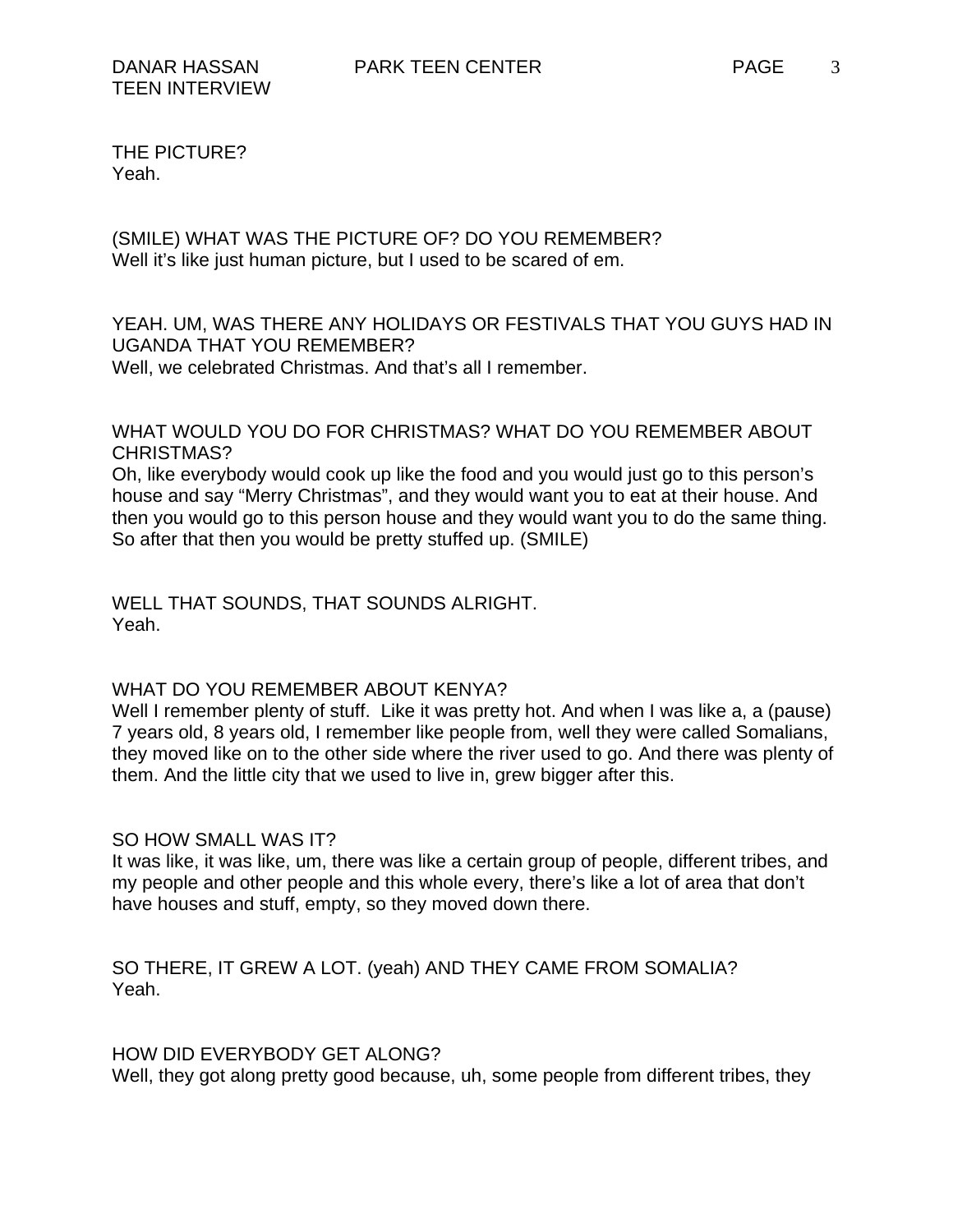4

went to, uh, like the other tribe, um, these others to buy like spices and food and stuff. So they worked out pretty good.

#### YEAH.

Yeah. But I remember like, uh, a different tribe having a war with other tribe. My dad had to go with it and to (inaud).

### YEAH.

I remember the spears and stuff. But other than that I remember nothing cause my mom took me over to this person's, uh, this, her friend's house, her tribe, she's a different tribe so she wasn't like, uh, in the war, whatever, the tribe wasn't. So they couldn't like invade the area. So her friend allowed us to stay over till…

TO STAY UNTIL THE WAR WAS OVER. Yeah.

WAS YOUR DAD OK? Yeah. He didn't even fight that much. (smile)

OH, THAT'S GOOD. UM, WHAT WAS YOUR HOUSE LIKE IN, IN, UH, KENYA? It had like, uh, tile roof. Like silver. And when it rained it always came off. And like when it comes very, very hot it turned all rusty and stuff. So…

WHAT WAS THE MAIN MEANS OF GETTING PLACES. IF YOU HAD TO GO FROM ONE PLACE TO ANOTHER PLACE, ONE CITY TO ANOTHER CITY OR… Yeah. They have like, well there is like a whole group of people, they like, it's kinda like a taxi business. But over there you have like a motorcycle. Uh, they, you just pay your money and they drop you over there, or you could take like the mini bus. It's just like a van. And it would take you.

SO MOST OF IT WAS THROUGH TAXIS AND STUFF LIKE THAT. YEAH. Yeah.

UM, WHEN YOUR FAMILY, WHEN YOUR PARENTS TELL YOU STORIES ABOUT AFRICA, ARE THEY MAINLY POSITIVE STORIES OR NEGATIVE STORIES? They usually positive, but sometimes they make it so (inaud) when I know it is not true.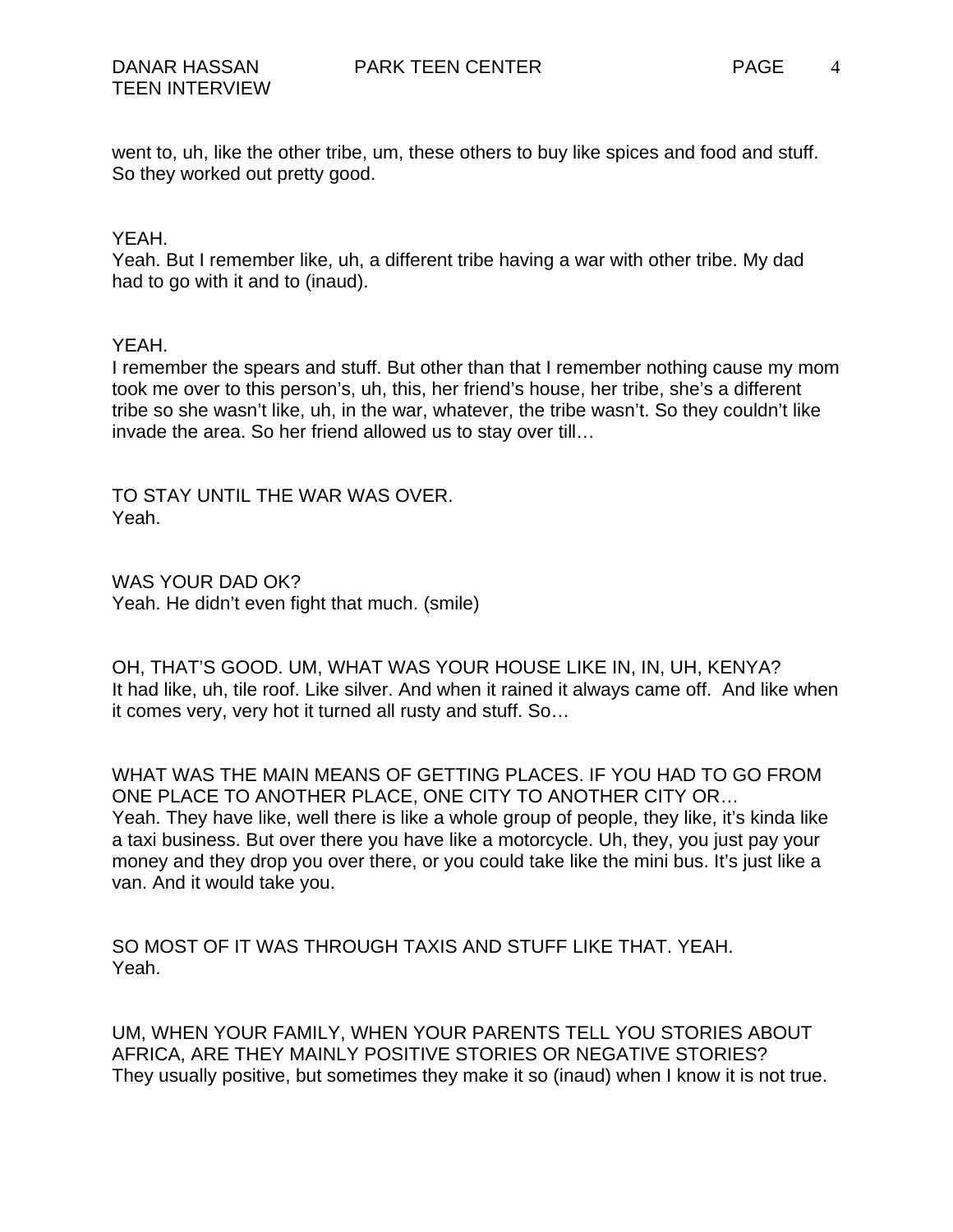YEAH? UM, WHAT ARE SOME GOOD THINGS THAT THEY TELL YOU ABOUT AFRICA?

Well, they say they're gonna move back, but and I believe it cause like my, uh, my mom's, uh, (pause) uh, brother's wife, her mother went back. So pretty much of half of the family wanta go back. But I don't know yet if they're gonna…

WHAT ARE, WHAT ARE SOME GOOD MEMORIES THAT THEY HAVE ABOUT LIVING IN AFRICA?

Well, they would always help a lot of people and help each other out. And there, like (pause) if like someone got married they would always go and take food and stuff and help (inaud).

YEAH. WHAT ARE SOME NEGATIVE THINGS THAT THEY TOLD YOU ABOUT LIVING IN AFRICA?

Well, they told us that, um, (pause) uh, like many animals will come at night and then bite you, but I don't believe it. Cause when the village, they have a fence, yeah, and they close it at night. Very high.

WELL THAT WOULD BE A LITTLE SCARY THOUGH, HUH? I knew it was wrong. (SMILE)

I'D BE SCARED. UM, WHY DID YOUR FAMILY COME TO AMERICA? Uh, well, my grandma came before us. And we had this like a passport sent from the United States for us to go to come over here to live and have a good education. So yeah.

SO YOUR PARENTS THOUGHT THE EDUCATION WOULD BE BETTER HERE? Um hum. (yes) (AND THAT'S WHY YOU CAME?) Um hum. (yes)

UH, WHAT DID YOU DO TO GET READY TO COME TO AMERICA? Well, uh, they interviewed us. They made sure that none of, none of the (inaud) were married(?). And they said, uh, they questioned us a lot of if we are hard workers and, and my parents were, so they could come here. They would work hard and, and they took our photos.

WHAT DID YOU KNOW ABOUT AMERICA BEFORE YOU CAME HERE? Well, I only, I didn't know much about it, but I only heard that, uh, it had pretty high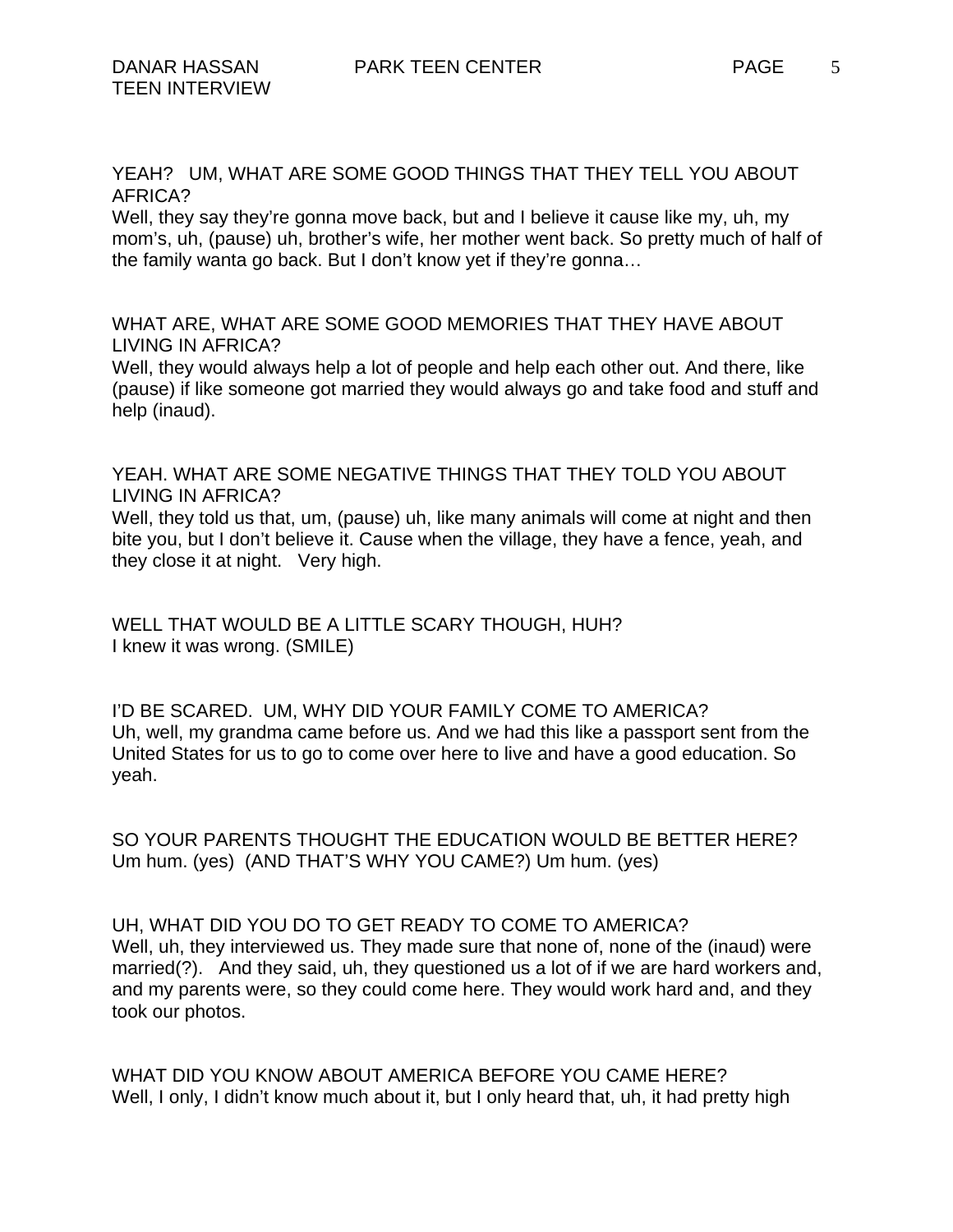buildings and stuff. Cause I remember a lot of white folks going to Africa and just, uh, looking around at stuff and taking photographs. And I knew a little English, a little.

A LITTLE ENGLISH?

Yeah. Cause in Uganda, um, many people over there speak English.

OH, OK, SO YOU LEARNED A LITTLE ENGLISH IN UGANDA. DID YOUR PARENTS LEARN ENGLISH WHEN THEY LIVED IN UGANDA? No.

NO, BUT YOU PICKED IT UP A LITTLE BIT. Yeah. But they did learn a week after we came to United States, my dad did. He was fast.

OH, THAT'S GOOD. UM, DID, DID YOU READ ANY BOOKS ABOUT AMERICA OR DID YOU… DID YOU HAVE ANY CLASSES IN SCHOOL THAT TAUGHT YOU ANYTHING ABOUT AMERICA?

They only taught us like, I remember the teacher teaching (inaud) a fruit, like an apple and I've never tasted before so I was like, it looked weird. And before we came there was, um, they showed us pictures of what America gonna look like. And the schools and the buildings and the apartment that you would live in.

SO YOU KNEW, YOU KNEW QUITE A BIT ABOUT AMERICA BEFORE YOU CAME HERE, WHAT IT WOULD LOOK LIKE AND STUFF. (yeah) SO WERE YOU EXCITED TO COME HERE? HOW WOULD YOU DESCRIBE YOUR FEELINGS? Well, before I knew that I was gonna get on a plane, because I never been in one, I was pretty excited. But then when I knew I got a little scared cause the plane that we went in, it didn't have no seats. So we had to sit on the ground. And there was like this rope, we had to like tie it on our waist and hold it as a seat belt. And it was pretty scary.

THAT'S REALLY SCARY. THEY DIDN'T HAVE SEATS?! No.

YOU JUST TIED THE ROPE.

Yeah. That was till when we get to, till we got to Europe. And then we changed to a plane that had seats.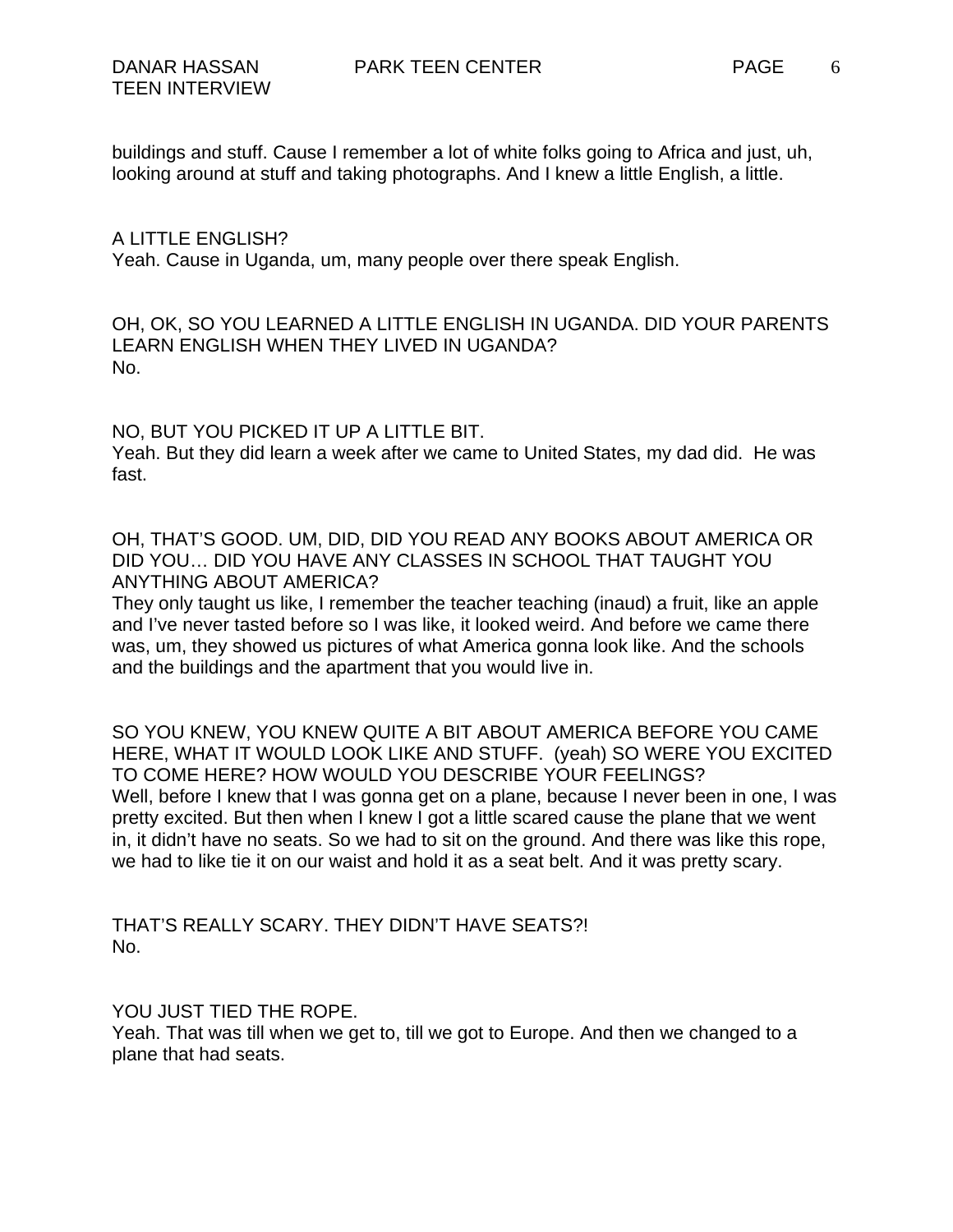## WOW, WHERE IN EUROPE DID YOU GO?

I don't remember. I think it was in England or France. And then we took a flight from there all the way to the United States.

AND WHERE DID YOU GO IN THE UNITED STATES WHEN YOU FIRST GOT HERE?

First I arrived in New York. (UM HUM) And we took a flight from there to Dallas, Texas, the Dallas, Texas airport. And my uncle came there with my grandma, he came and picked us up from Dallas Fort Worth (UM HUM) yeah, the airport. And dropped us home. But we didn't have like a house yet so we had to live in my grandma's house like for a couple months till my mom and him could find a job. And after that they rented an apartment and then bought a (inaud).

NICE. UM, WHERE DOES YOUR GRANDMA LIVE? My grandma lives in Dallas, Texas.

IN DALLAS, TEXAS. HOW LONG WERE YOU GUYS IN DALLAS, TEXAS? We were there like for two years. (TWO YEARS.) And then went to Minnesota. And after Minnesota we moved to Kansas City, Missouri, and then we moved to Lincoln.

WOW, YOU'VE SEEN A LOT OF THE UNITED STATES. Um hum. (yes)

## HOW DID YOU LIKE DALLAS, TEXAS? It was cool cause like there was a lot of immigrants living there. So (pause) I liked it pretty much.

WHAT DID YOU THINK ABOUT MINNESOTA? Minnesota is pretty cold.

YEAH. (SMILE) IT'S REALLY COLD UP THERE, HUH? (yeah) UM, WHAT ABOUT DOWN IN KANSAS CITY? Well, there was a lot of violence going on, so that's why we moved to Lincoln. (UM HUM) Cause we didn't like it very much. (YEAH) It wasn't fun at all.

AND HOW DO YOU LIKE LINCOLN? Lincoln is pretty cool. It's a small city. And (inaud).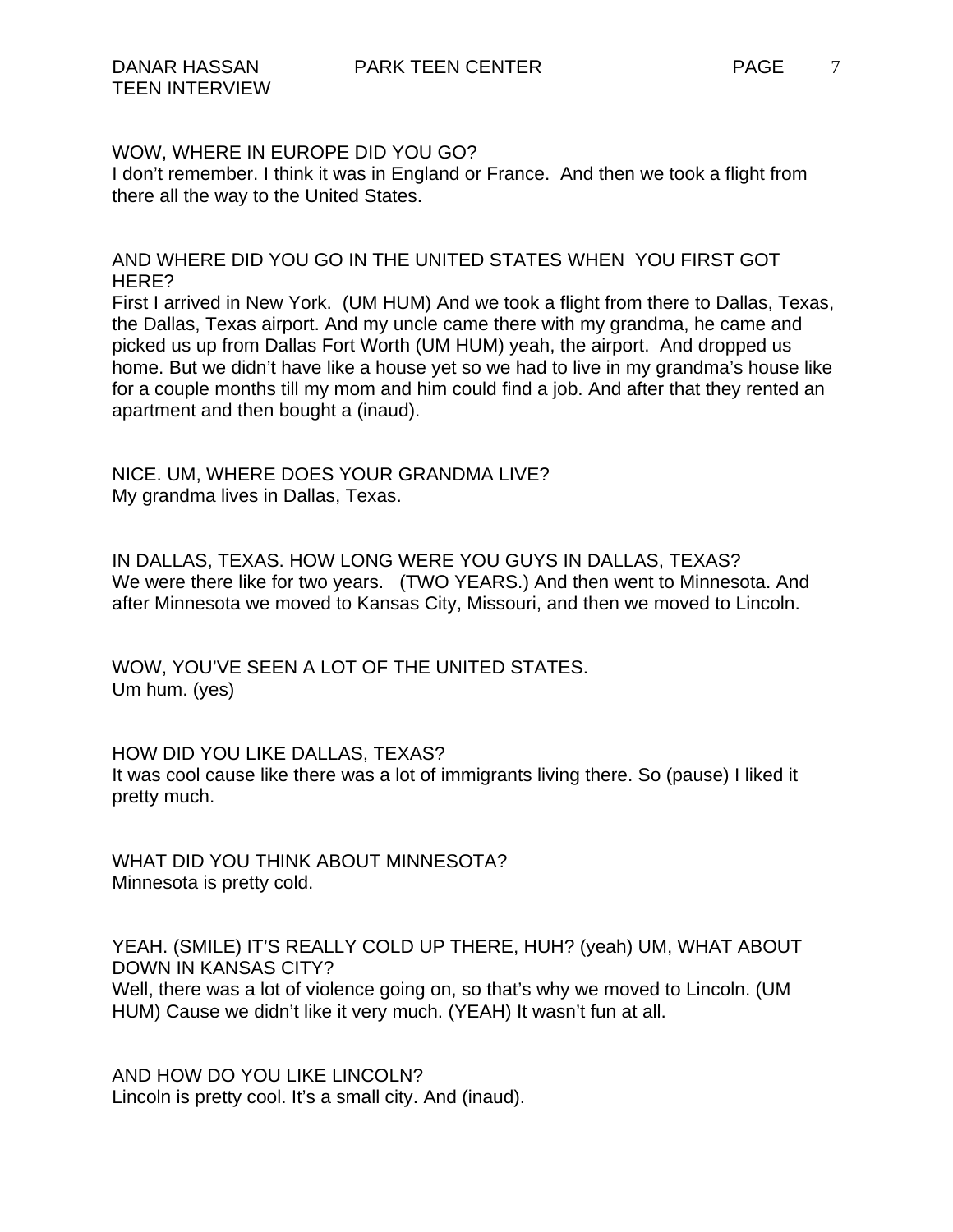YOU GO TO UGANDA OR KENYA? I went to school in Kenya.

IN KENYA? Um hum. (yes)

WHAT WAS SCHOOL LIKE?

Well, the school was kinda like the same from here, but kinda like a little different, the way they do their work. It's kinda like, um, I only remember elementary stuff. So... And the grades, I would be like in 11<sup>th</sup> grade by now over there, so pretty different.

YEAH, THE GRADES ARE REALLY DIFFERENT, HUH? UM, HOW LONG WERE THE SCHOOL DAYS? They were like the same as here. (YEAH?) Um hum.

UM, WHAT DID YOU WEAR TO SCHOOL?

Well, before I came I had like a lot of clothes that I packed from Uganda before I came. And my grandma would always send us clothes from United States.

DO YOU DIDN'T HAVE TO WEAR A UNIFORM TO SCHOOL. Well, I did for a couple months, but then they changed that, uh...

THEY CHANGED THAT SO YOU CAN JUST KINDA WEAR WHATEVER. Yeah.

UM, WHAT WERE THE, WHAT WAS THE, WHAT WERE THE TEACHERS LIKE? Well, a lot of them were pretty strict because like they, if you don't get, if you don't know like a word, if you like less, uh, say for example like he says "read this word, apple" and you don't quiet get it then they would like hit you and….

THEY WOULD HIT YOU? Yeah. But…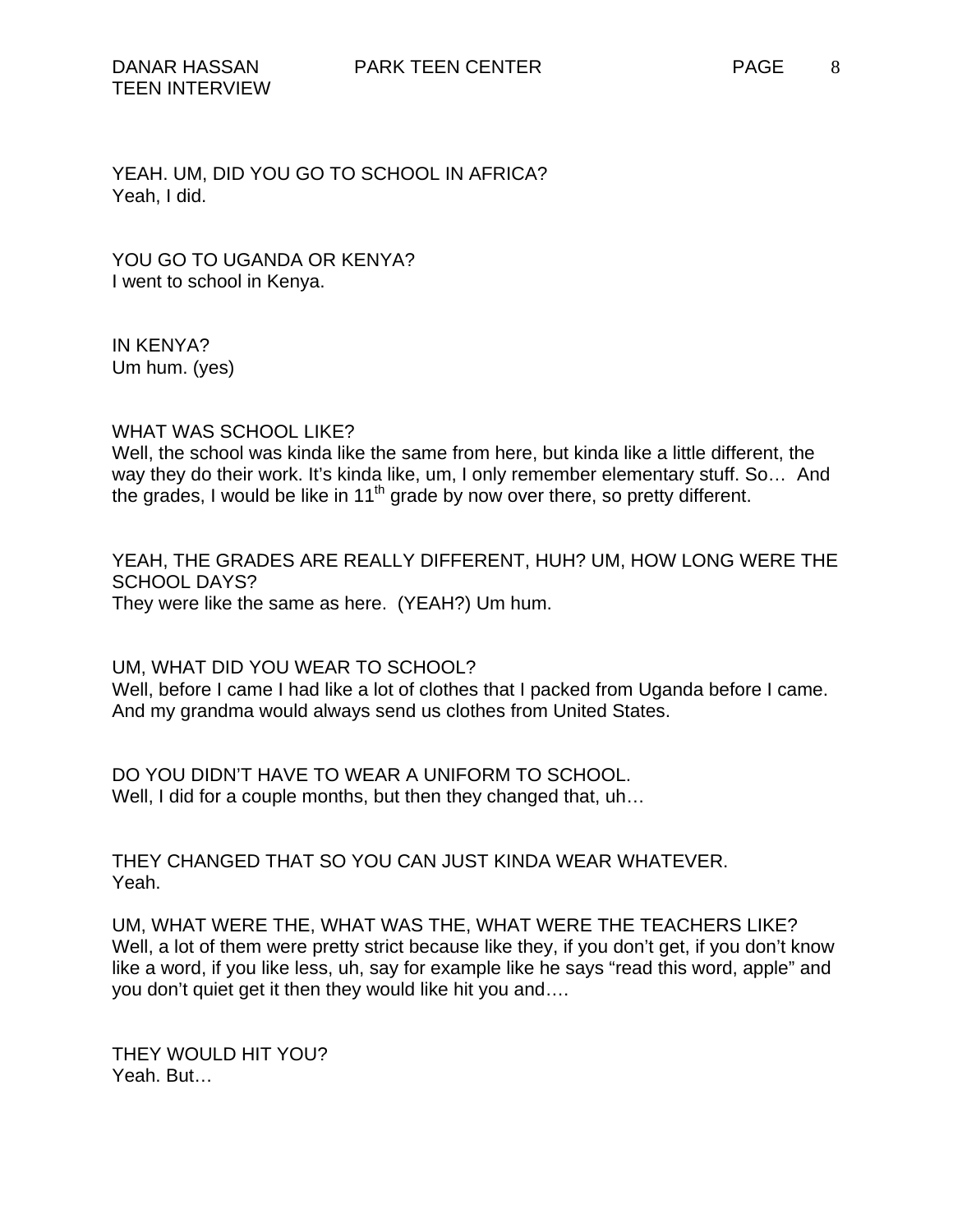LIKE WITH A RULER…. With a belt.

WITH A BELT. (yeah) OH NO! SO YOU WANTED TO GET ALL THE WORDS RIGHT. Well, I got em right, but...

SOME KIDS DIDN'T? (yea) AND SO, UH, IF KIDS MISBEHAVE, DO THEY DO THE SAME THING? If kids misbehave they got like an ISS, but (pause) that's where, um, they get mistreated. (smile)

YEAH. UM, HOW MANY STUDENTS WERE IN A CLASS? There was like (pause) as many as I can remember, I remember having 35 (35) in a class, yeah.

SO IT WAS SIMILAR TO HERE THEN. IT WASN'T TOO MUCH BIGGER. UM, WHAT SUBJECTS WERE YOU TAUGHT? I was taught, mathematics, English, social studies, same subjects as over here.

UM HUM. DID YOU HAVE ART CLASS? Well art class, I didn't know, but my brother knew really good art and he could draw pretty good, so I learned from…

FROM HIM. UM HUM. HOW IS IT DIFFERENT FROM GOING TO SCHOOL HERE? Well, over here (smile) they don't hit you if you don't know words. (LAUGH) There is plenty dif-, different. And, uh, it's easier here.

IT'S EASIER? Yeah, to learn. Cause the teachers make, make sure you know the words and stuff and know what you're doing.

SO WHICH ONE DO YOU LIKE BETTER? Uh, for school I like it here better.

BUT FOR LIVING? For living I like it here better too.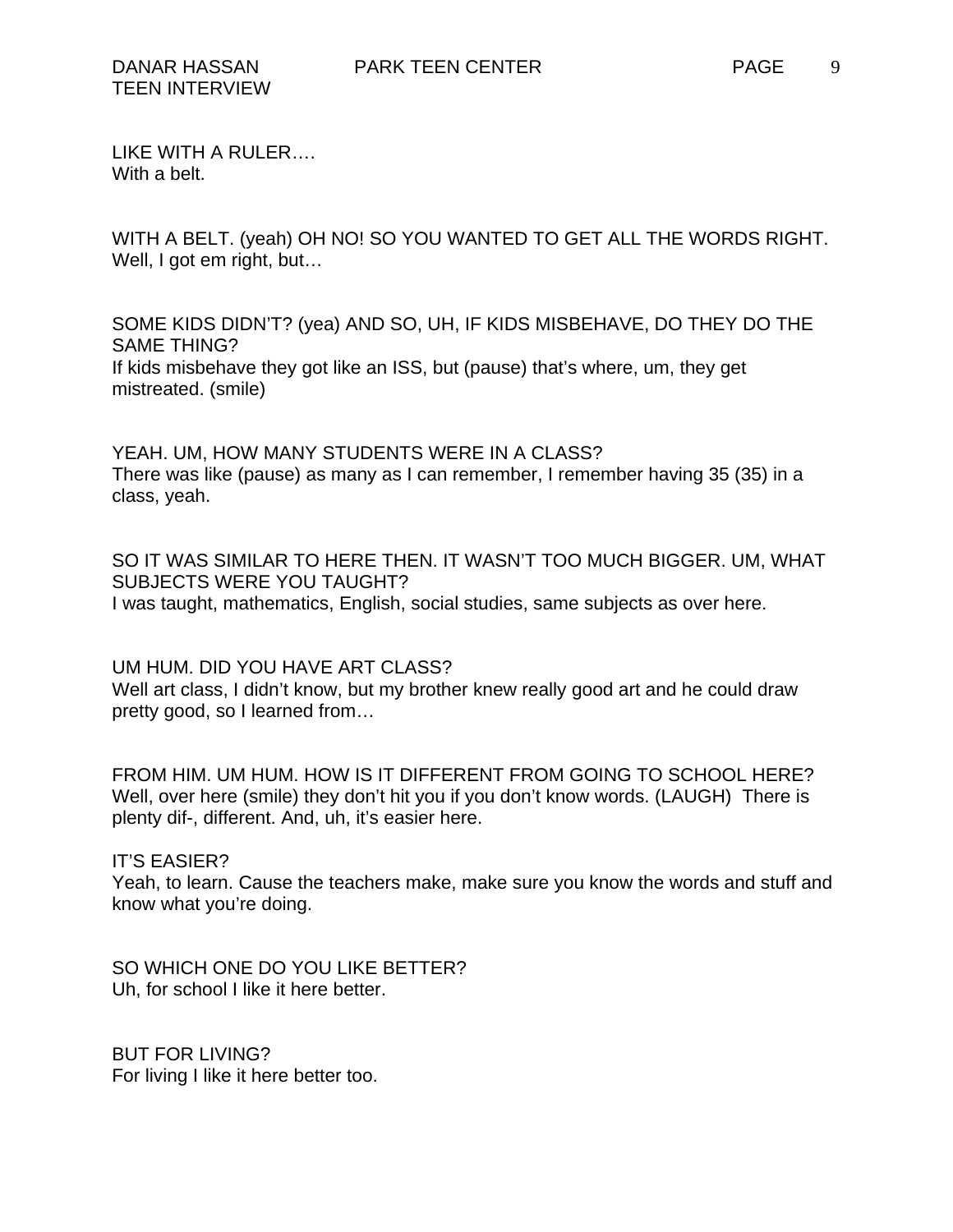YEAH? YOU LIKE IT HERE BETTER AS WELL. WHEN YOU FIRST CAME HERE, UM, WHAT DID YOU HAVE TO CHANGE TO FIT IN TO BE AMERICAN? Well, (pause) um, I had to change my accent a little cause, uh, (pause) I was taught like pretty bad stuff in Africa. (smile) So, uh…

LIKE WORDS? Yeah. And that's pretty much about it, if I can remember of any. Um…

DID YOU HAVE TO CHANGE YOUR CLOTHES AT ALL? Over here or in Africa?

HERE. COMING FROM AFRICA TO HERE, DID YOU CHANGE WHAT YOU WORE? Yeah.

YEAH? HOW DID THAT CHANGE? Well, it didn't change very much.

NO, BECAUSE YOUR GRANDMA SENT YOU CLOTHES FROM HERE? Um hum. (yes)

WHAT ABOUT YOUR MUSIC? Well I, I know that my parents know a lot of music and stuff. And they..

WAS THE MUSIC DIFFERENT THAT YOU LISTENED TO IN AFRICA, COMPARED TO HERE? WAS IT DIFFERENT? Well, kind of. Cause some of the singing they be singing about would be about like, um, myths or something.

UM HUM. SO DID THEY HAVE RAP MUSIC THERE? Yeah.

YEAH. UM, WHAT WAS THE HARDEST PART OF ADJUSTING TO LIVING IN AMERICA? Uh, (pause) making sure that you have your homework in and hard work and that's about it.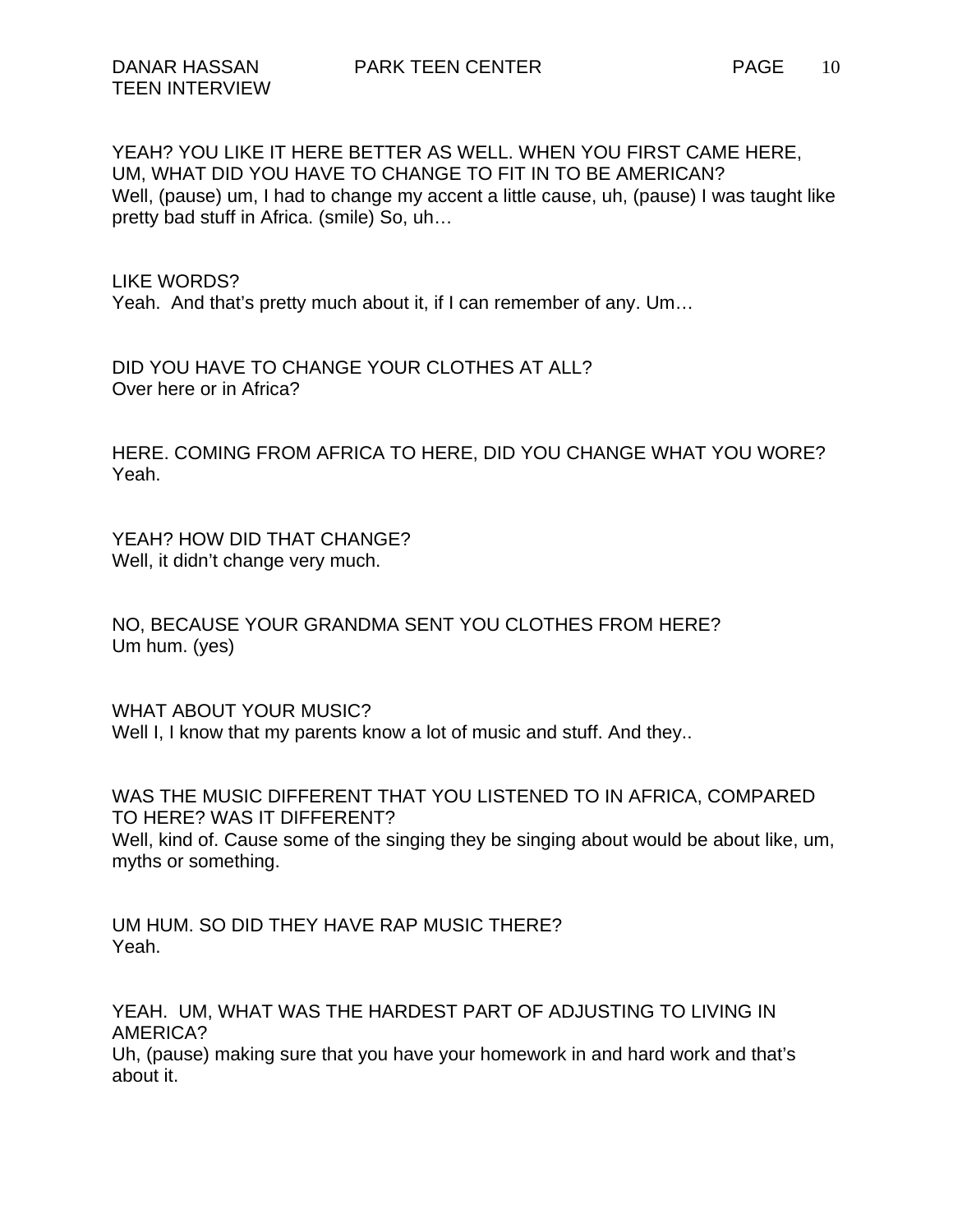HOW DO YOU FEEL OTHER KIDS TREATED YOU WHEN YOU FIRST MOVED HERE?

Well, (pause) they were nice to me cause when I first came in class, um, at the elementary school and I remember this different girl giving me a book the first day cause it was our assignment reading day. And so we had to read some, a couple minutes. And I didn't know how to read pretty good so then they kinda like taught me. And about a week or two I learned a little. And so, so it got better.

WELL THAT WAS NICE OF HER. UM, (PAUSE) WHAT HOLIDAYS DO YOU CELEBRATE HERE?

Um, I celebrate like Halloween just for fun. And Christmas and, uh, Easter Egg Day is a Christian thing. And most of my family are Christians and Catholics.

WERE, IS THERE ANY HOLIDAYS THAT YOU CELEBRATE, UM, THAT ARE AFRICAN HOLIDAYS THAT WE DON'T CELEBRATE HERE? Not that I remember.

NO? WHAT LANGUAGE DO YOU SPEAK AT HOME? I speak, uh, Acholi, my language, and English.

ENGLISH. UM, DO YOU EVER FEEL LIKE YOU LEAD LIKE A DOUBLE LIFE? LIKE YOUR SUDANESE OR YOUR KENYAN AT HOME AND THEN AMERICAN AT SCHOOL? Well, when I come to school I forget everything about my culture and stuff. Like my language, I don't remember it until I go home. And then I talk my language. Yeah. That's what I do.

LEAD A DOUBLE LIFE LIKE THAT. IS THAT TOUGH FOR YOU? No, it's pretty easy.

YEAH? Yeah.

HAVE YOU EVER HAD TO TRANSLATE FOR FAMILY MEMBERS? Um, (pause) well, uh, when I was at parent/teacher conference and my mom went, I had to translate like a couple of words. (YEAH?) Um hum. (yes)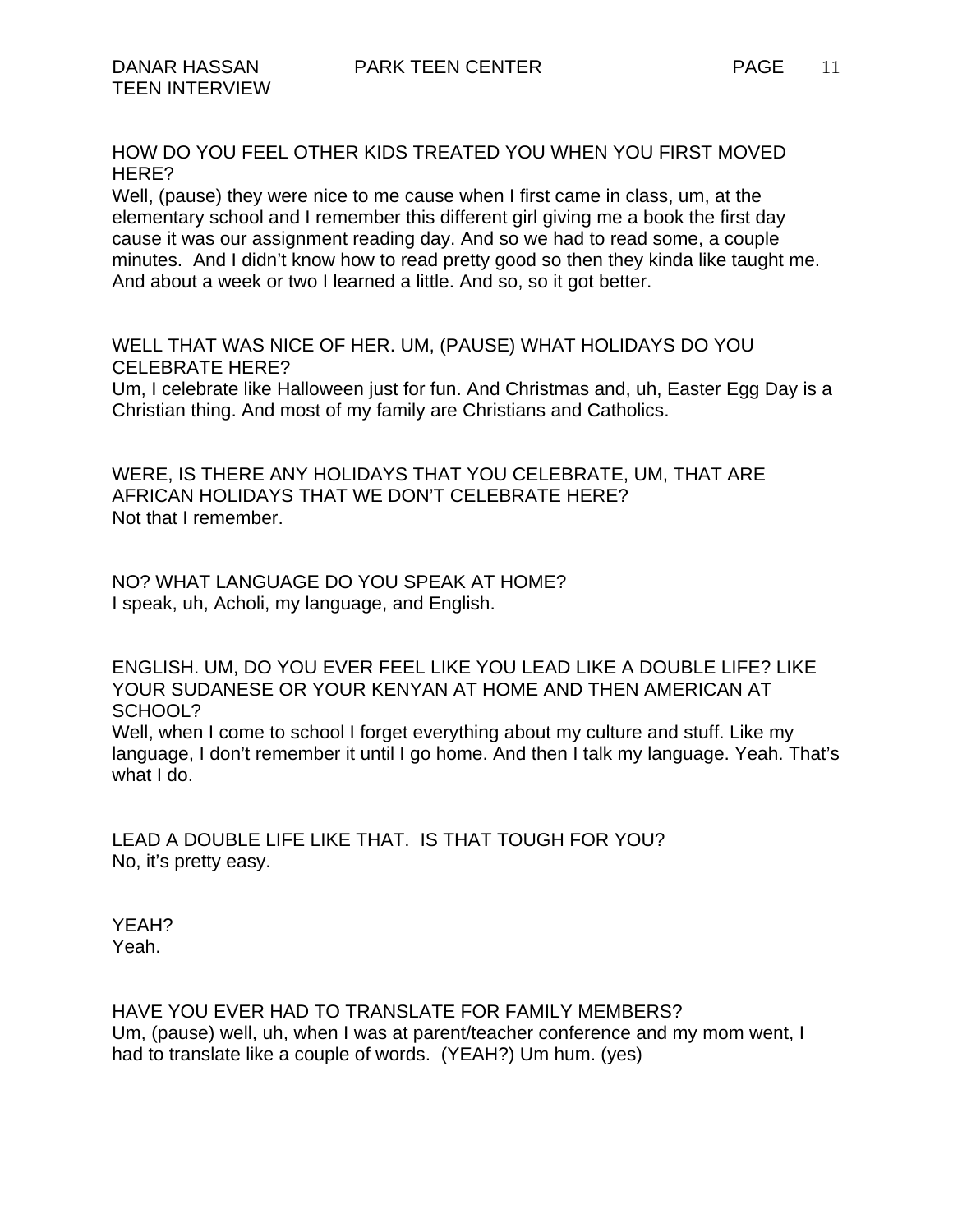DO YOU LIKE TRANSLATING? Not really.

NO? UH, WHAT, HOW DO YOU FEEL, HOW MANY LANGUAGE DO YOU SPEAK? Well, I know Saswali, like three and (inaud) would be four.

FOUR? FOUR LANGUAGES. WOW. DO YOU, UM, HOW DO YOU FEEL ABOUT SPEAKING ALL THESE DIFFERENT LANGUAGES? Well, many people they just say (pause) it's a good thing. So we feel pretty good.

YEAH, I WISH I SPOKE MORE THAN ONE LANGUAGE. I ENVY YOU GUYS THAT, UM, THAT, ALL THE KIDS THAT GROW UP SPEAKING TWO LANGUAGES. TWO OR THREE OR FOUR. UM, HOW DO YOU GUYS STAY IN TOUCH WITH FAMILY BACK IN KENYA OR UGANDA? Well, in Uganda they have telephones, so you can call one another or you could write

letters, as we did in Kenya.

DO YOU STILL KEEP IN TOUCH WITH PEOPLE BACK IN THOSE, THOSE COUNTRIES? Well, my parents did, and sometimes they let me speak to them.

WHAT FAMILY MEMBERS DO YOU GET TO TALK TO? I talk to my cousins from my dad's side and my mom's side.

DO YOU, DO YOU TALK TO THEM ABOUT LIVING I AMERICA? Yeah.

WHAT DO YOU TELL THEM ABOUT LIVING IN AMERICA? That it feels pretty good and it's pretty hard work and stuff. It's pretty different.

WHAT DO YOU TELL THEM ARE SOME OF THE DIFFERENCES? Like the schools, they aren't really harsh. And they have snow which they don't know what it is. And they have pretty weird seasons. (smile) (SMILE) Cause over there there is no such thing as snow and it's always hot.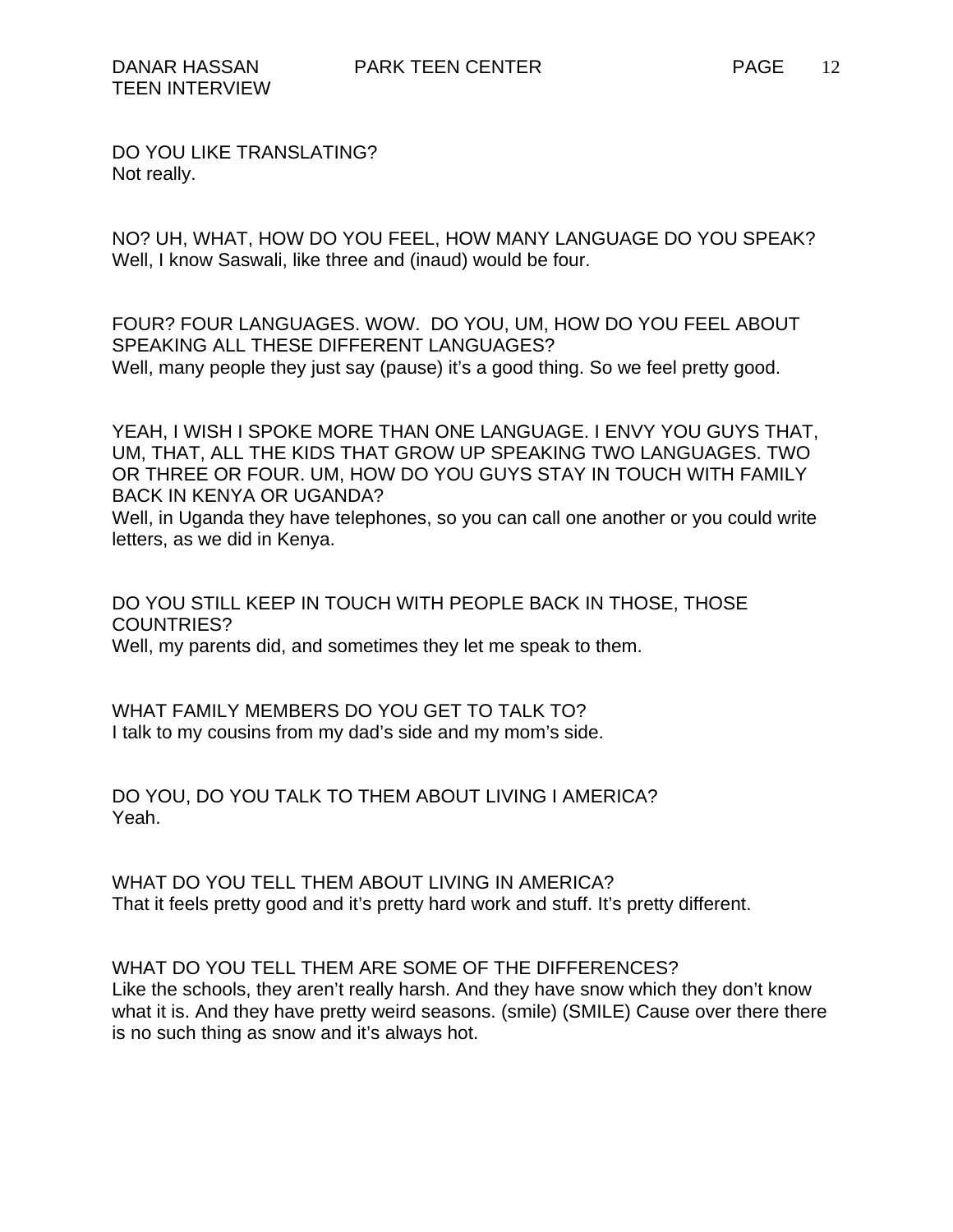Well, kinda cold. And that was like, it lasted for a week, and it felt good. But after that, uh, I went and played in the snow and when I came back in, my hand was like freezing, so I stuck it in hot water, which was bad. (SMILE) And I hurt it, and I hurt it like for 20 minutes or something. It was stinging pretty bad too.

YEAH? UM, I KNOW, IT'S WEIRD BECAUSE I'VE SEEN SNOW ALL OF MY LIFE, AND SO IT, IT'S HARD FOR ME TO THINK OF NEVER SEEING SNOW. Well, if you wanted to see snow in Africa you, like in Kenya you would have to go like to a, like the famous mountain of Kenya. And there will be snow on top of that. But I have never been there.

YEAH, THAT'S REALLY COOL. IF ONE OF YOUR COUSINS WAS GOING TO MOVE OVER HERE, WHAT ADVICE WOULD YOU GIVE HIM? WHAT WOULD YOU TELL HIM? Well, don't be scared. They wont' do anything to you. Just be normal.

WHAT WOULD YOU TELL HIM ABOUT, UM, ADJUSTING TO SCHOOL? Well, first I would tell him that they have something called homework. And you have to do it in order to get your grades up and you have to do your homework and then school.

HOMEWORK IS TOUGH, HUH? Yeah.

CAUSE YOU SIT IN SCHOOL FOR SO LONG, AND THEN YOU HAVE TO TAKE SCHOOL HOME WITH YOU AND DO HOMEWORK THERE. Yep.

UM, IS THERE ANYTHING ELSE YOU COULD TELL ME ABOUT LIVING IN, LIVING IN AFRICA?

Um, (pause) well, (pause) I remember my sister getting hit in the eye with the ruler by this teacher and my parents had to go there and say something about it. But that's all.

HIT HER IN THE EYE? Yeah. Like he tried to hit her but she was moving around so… (OH) ..hit her in the eye.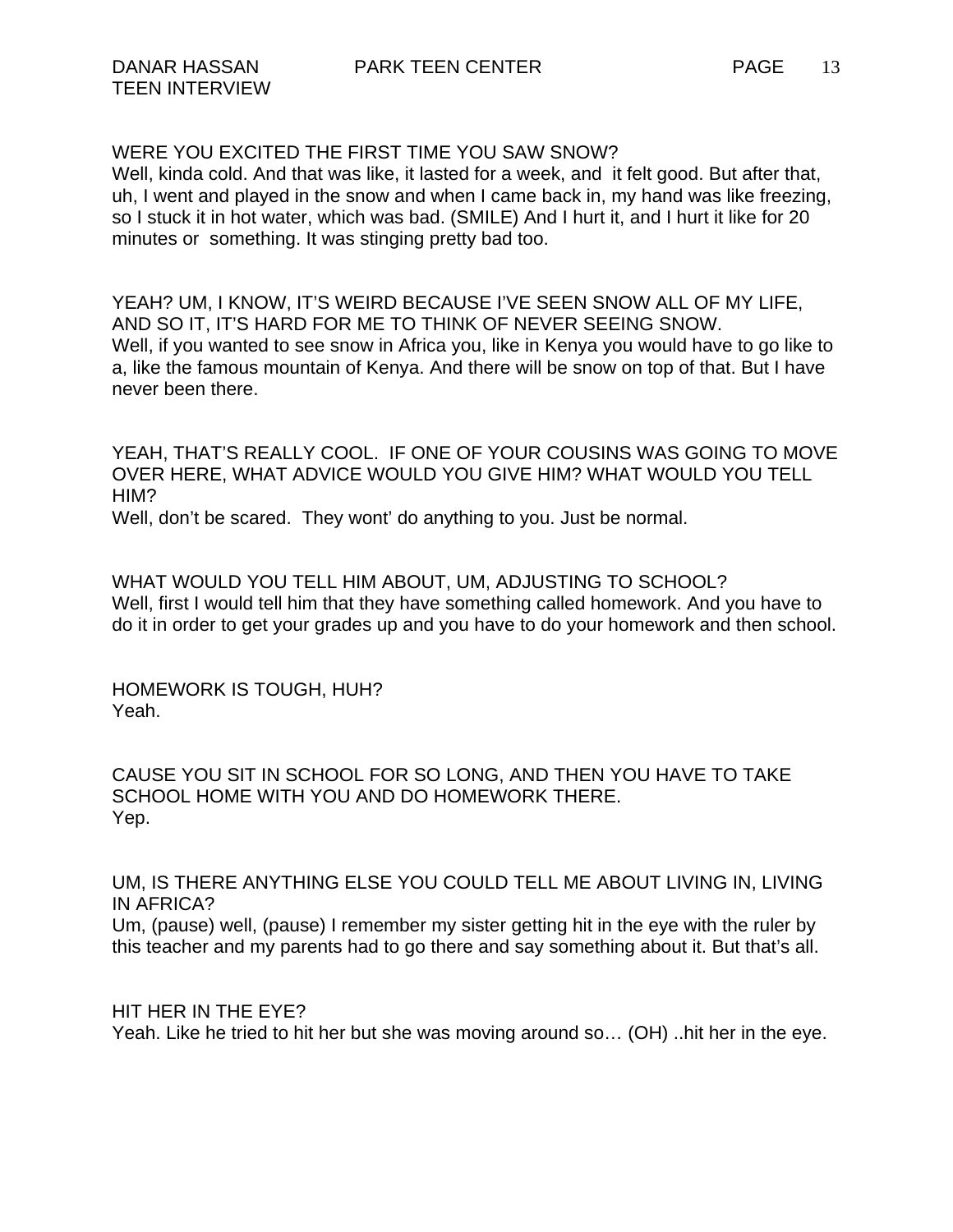#### DID IT HURT HER EYE?

Well, not really. It only hit her here and then kinda like bled from the inside. But then a few weeks later it disappeared.

# OH, OWE, I BET THAT HURT. I BET THAT HURT. UM, WHAT OTHER STORIES CAN YOU REMEMBER ABOUT AFRICA?

Like I remember like we would all sit in the front yard and tell stories to each other. Well my aunt, she would always tell us this myth story about if you go to sleep like these people never went to sleep because if they slept they would never wake up and die. So one day this guy got pretty, uh, tired and went to sleep and then the next day he woke up just fine. And it made people pretty mad. (LAUGH)

# UM, WHAT ARE SOME OF YOUR TRADITIONS ABOUT DEATH?

Well, they would, uh, bury the, like cover the person, the dead body with a white blanket and dig a, like put another coffin and dig a hole and just bury the person (inaud) just a coffin type of thing.

# WHAT ABOUT TRADITIONS ABOUT MARRIAGE?

Well, you would have to like talk to the, the, uh, person that you wanta marry's, uh, family member, like their dad and their mom. And, and well, I remember that they paid the dad a few monies to like if golden(?) but silver from the inside, pay the dad gold and silver money. And then the other brother then they would get married, they would get everything planned and get married.

#### WAS THERE CERTAIN TRIBES THAT YOU COULD AND COULD NOT MARRY? (PAUSE) OR COULD YOU MARRY ANYBODY?

You can marry like anybody. But it's up, like, like if your parents like hate the other or your culture hate the other, whatever, then probably not.

DO YOU PLAN ON GOING BACK WHEN YOU GROW UP? To visit, yeah.

# TO VISIT? BUT NOT TO LIVE? WHAT DO YOU HOPE TO DO WHEN YOU GROW UP?

I wanta be a football and soccer player. So…